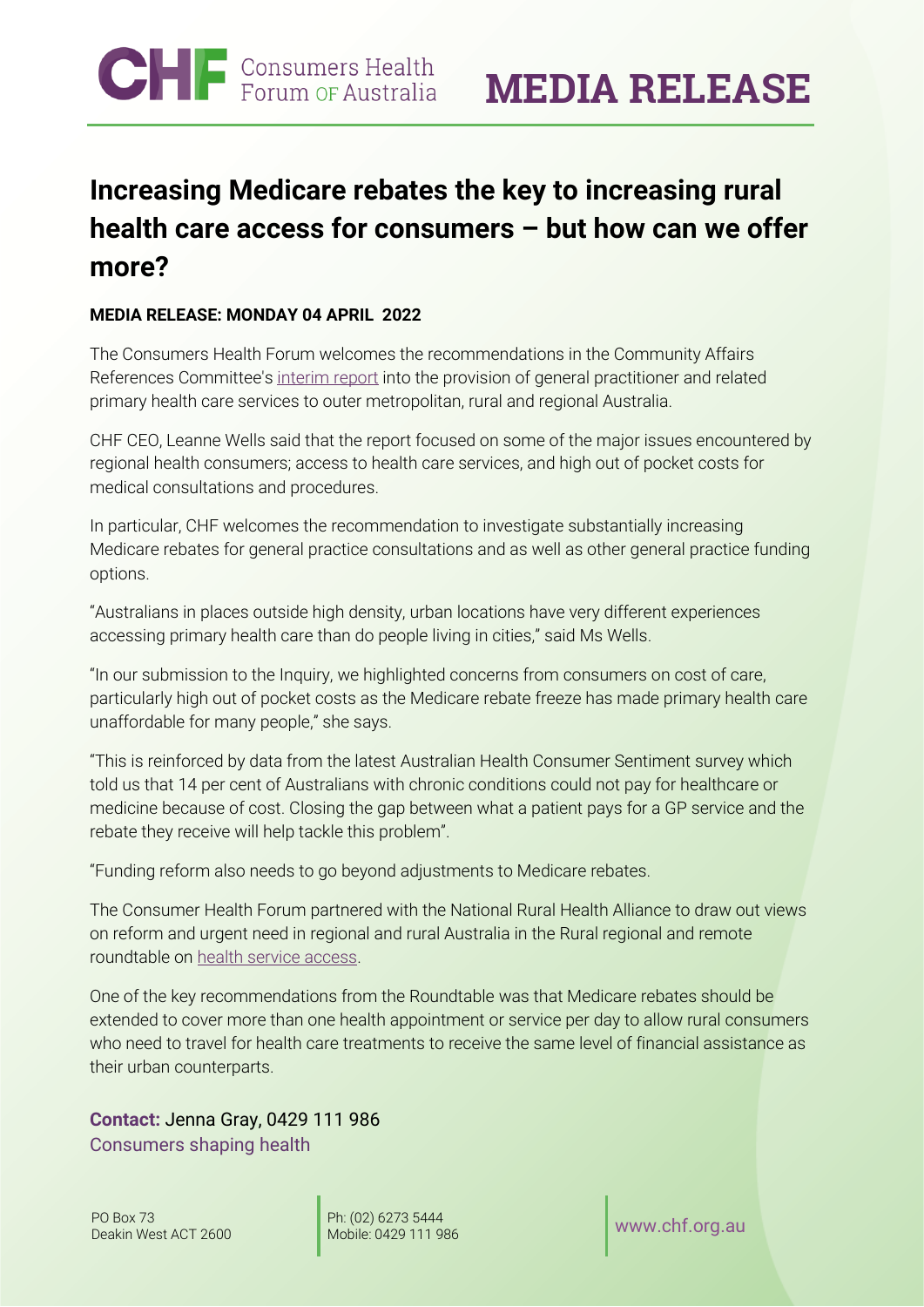"Rural and regional health consumers do not participate in primary health care at the same rate as people who live in cities, who have easier access to wider range of services and specialist care," said Ms Wells.

"We need to use Medicare to fill the gap between urban and rural health consumers and to make health services affordable and accessible for all Australians no matter where they live. This will address inequality and allow people in the regions to live longer, healthier lives, accessing healthcare with the same ease that city dwellers do," she said.

"When the cost of living is becoming more of a focus, it's imperative to keep the cost of accessing primary health care down,"' said Ms Wells.

Other recommendations from the panel of experts at the roundtable included increasing Medicare assistance for rural patients to see specialists in private practice, increasing the rebate for access to mental health care, and updating the MBS items list for obstetricians.

CHF also supports the recommendations to attract and retain more doctors and nurses in rural healthcare services.

"Research shows that rural Australians are greatly concerned about their access to primary healthcare, and improvements to this are badly needed," said Ms Wells.

This was clearly indicated by rural and regional Australians in the recent [Australian Health](https://healthsystemsustainability.com.au/the-voice-of-australian-health-consumers/)  [Consumers Sentiment survey](https://healthsystemsustainability.com.au/the-voice-of-australian-health-consumers/) published last week, where 55% of people in regional and remote regions said they needed more doctors, nurses and health workers. The survey is a major research project with canvasing more than 5,000 health care consumers.

There has been no mention made of the more systemic reforms to primary care, such as a connected system of primary care, integrating general practice with other health services.

"Incorporating new models of care which have already been tested with great success in location-based, or state-based initiatives would be a huge step forward in changing the infrastructure needed to support general practice," said Ms Wells.

There are existing models of care already demonstrating system reform, such as Aboriginal Community Controlled Health Organisations (ACCHO)s which operates 300 clinics across Australian delivering holistic community-based is health care services for First Nations people, as well as some state-based models offering community-based medical services.

Based on the successful ACCHO model, the National Rural Health Alliance, (NRHA) has developed RACCHOs, a new model that will benefit both health professionals and communities in regional and rural localities.

**Contact:** Jenna Gray, 0429 111 986 Consumers shaping health

Ph: (02) 6273 5444